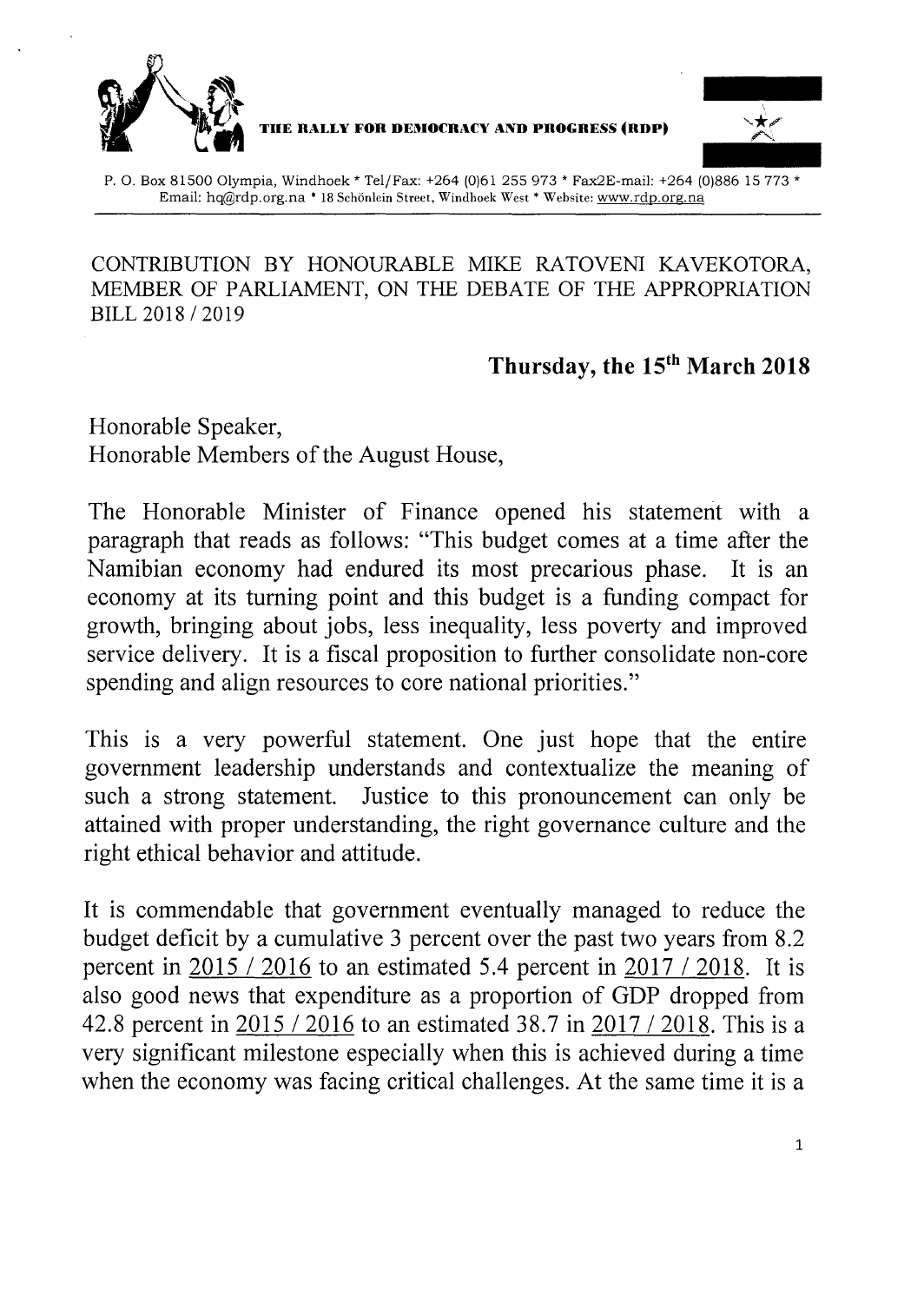clear indication that a lot of waste is build into expenditures. Honorable Minister, I urge you to continue with this positive trend moving forward. However, it must be implemented with care not to negatively affect service delivery.

## Honorable Speaker,

#### Honourable Members,

This August House was informed by the Minister of Finance that the public wage bill now stands at 50 percent of total revenue and at 16 percent of GDP. This is very alarming indeed. If my memory serves me well, this is not the first time such revelation was made. Why is the government not taking corrective measures to resolve this unsustainable situation? I suggest the government conduct a human resources audit on the entire public service and get rid of all the deadwood and ghost employees occupying some of these positions. The same exercise must also be conducted at all state-owned enterprises, the National Assembly and National Council. Some public enterprises have become dumping sites for the politically connected to get employment. I am sure a human resource audit would reveal a mismatch between the jobs to be performed and the number and competency of employees.

### Honorable Speaker,

### Honourable Members,

Our economy suffers from what I call structural confusion emanating from a lack of proper ideological definition. At times the government of the day projects socialist behaviors and at other times displays capitalistic tendencies it is not clear in which sectors of the economy is the government is expected to play a leading role and what economic role is to be played by the private sector. This confusion has led to some public enterprises competing with the private sector while subsidized by government. Monopolistic tendencies are very much apparent in this country because of such confusion.

For many years now the government has been talking about corruption and its negative impact on society. For far too long, the nation has been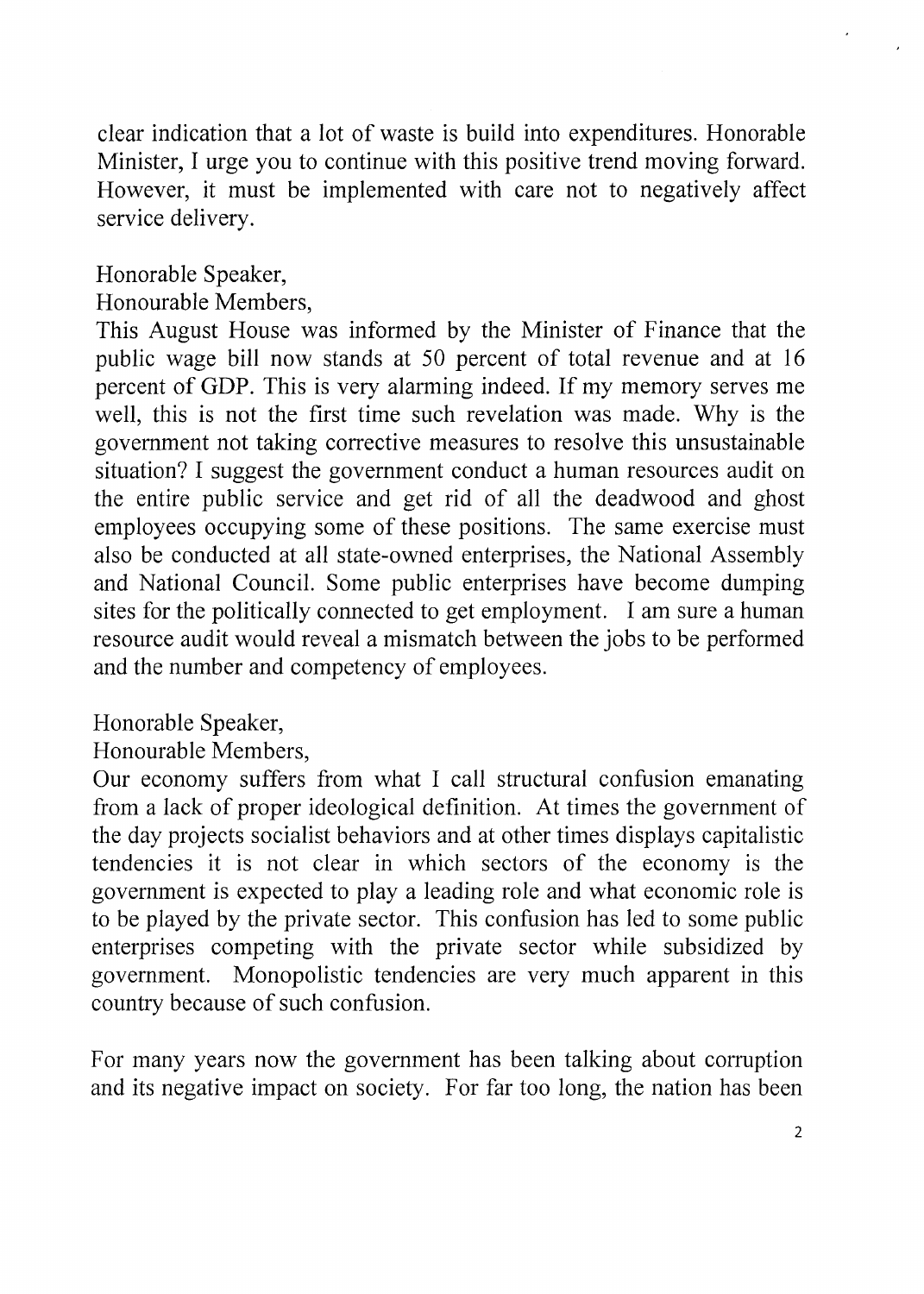hearing with pronouncements such as 'zero tolerance to corruption' without seeing the commensurate benefits accruing from such pronouncements. The Minister of Finance made mention of illicit financial flows and misinvoicing prevalent on the African continent leading to an estimated U\$50 billion illicit outflows from the Continent based on evidence from the African Union Report chaired by former South African President Thabo Mbeki. It is well and good that our Minister of Finance took not of the Mbeki Report. Illicit financial flows has robbed the Continent of billions of dollars annually  $-$  in a corrupt manner, money that could have been used for the social good. The finger points mainly on leaders of African governments and their associates. The government must not simply mention those statistics as if these statistics are of no relevance to Namibia. The government must act on these statistics. Honorable Minister, you must tell the nation how much money goes out of Namibia through illicit means. How much does the country lose through other unethical means such as transfer pricing and misinvoicing? Who is responsible for the outflow of these monies? What measures are you going to put in place to curb further illicit financial outflow and to recover those stolen funds?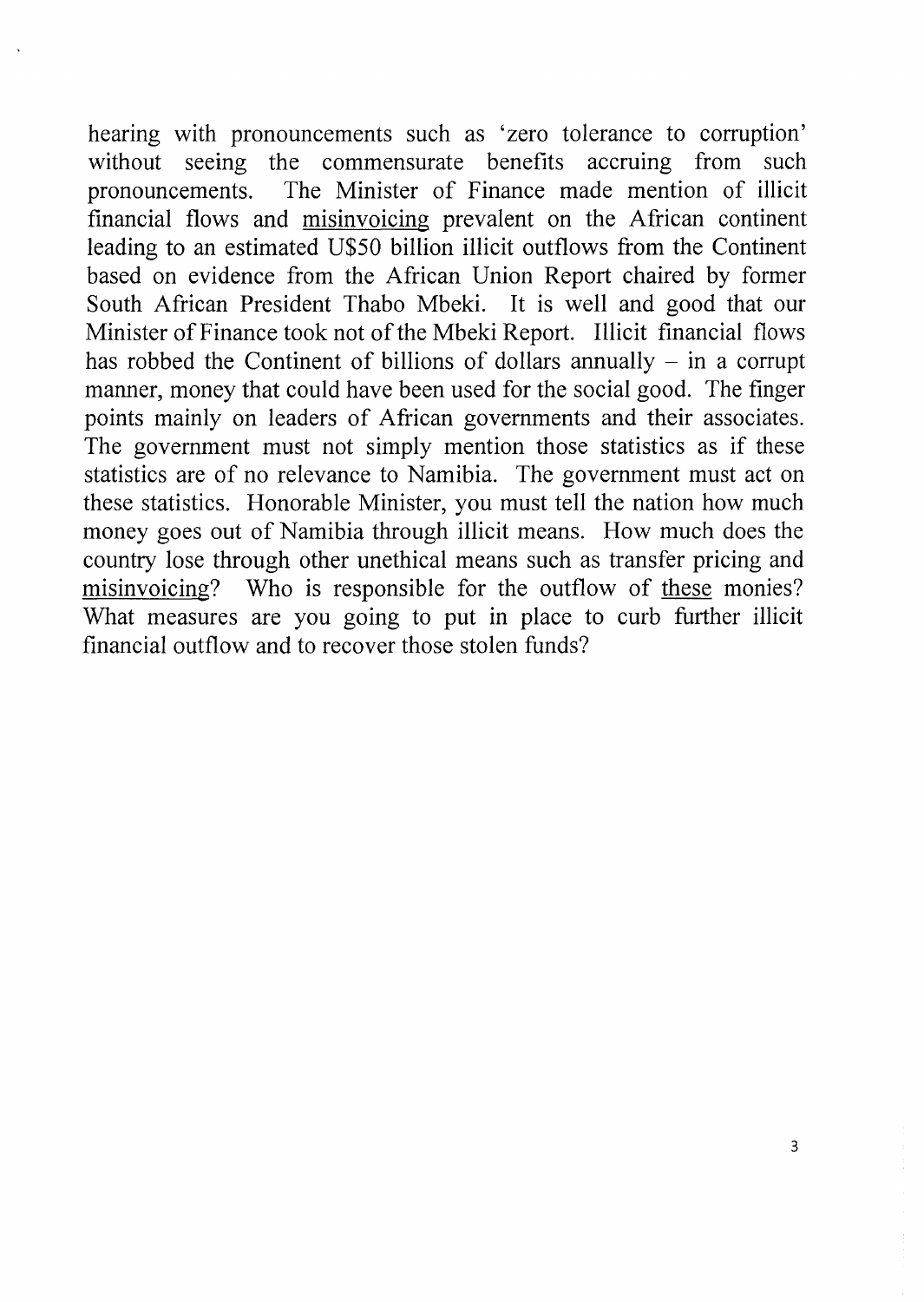Honorable Speaker,

Honourable Members,

Some honourable members from that side of the isle were making jokes and laughed at me when I said corruption in Namibia has become part of the institutions. Allow me to elaborate more on what I meant then. Corruption in Namibia manifests itself in discriminatory practices, in nepotism, in favoritism in wealth redistribution and in resource allocations: Corruption and manifest itself in inflated tender prices a common occurrence in Namibia.

- There is corruption in the allocation of tenders.
- Yes, there is corruption in the redistribution of land for resettlement program.
- There is corruption in the allocation for housing development projects.
- Definitely, there is corruption in the allocation of Mass Housing Scheme houses.
- There is corruption in allocating urban plots for housing and business development.
- There is corruption in the tender adjudication process.
- There is corruption in the OMAs recruitment process.
- There is corruption in the OMAs promotion process.
- There is corruption in the recruitment of board members and CEOs of public enterprises.
- There is corruption in the wealth distribution.
- There is corruption in the promotions within the army and police ranks.
- In other words, corruption is everywhere.

Surely corruption is not the way to realize our development goals no matter how many billions are spent. Vision 2030 is only 12 years away, and if nothing is done now, we can forget achieving vision 2030.

Honourable Minister,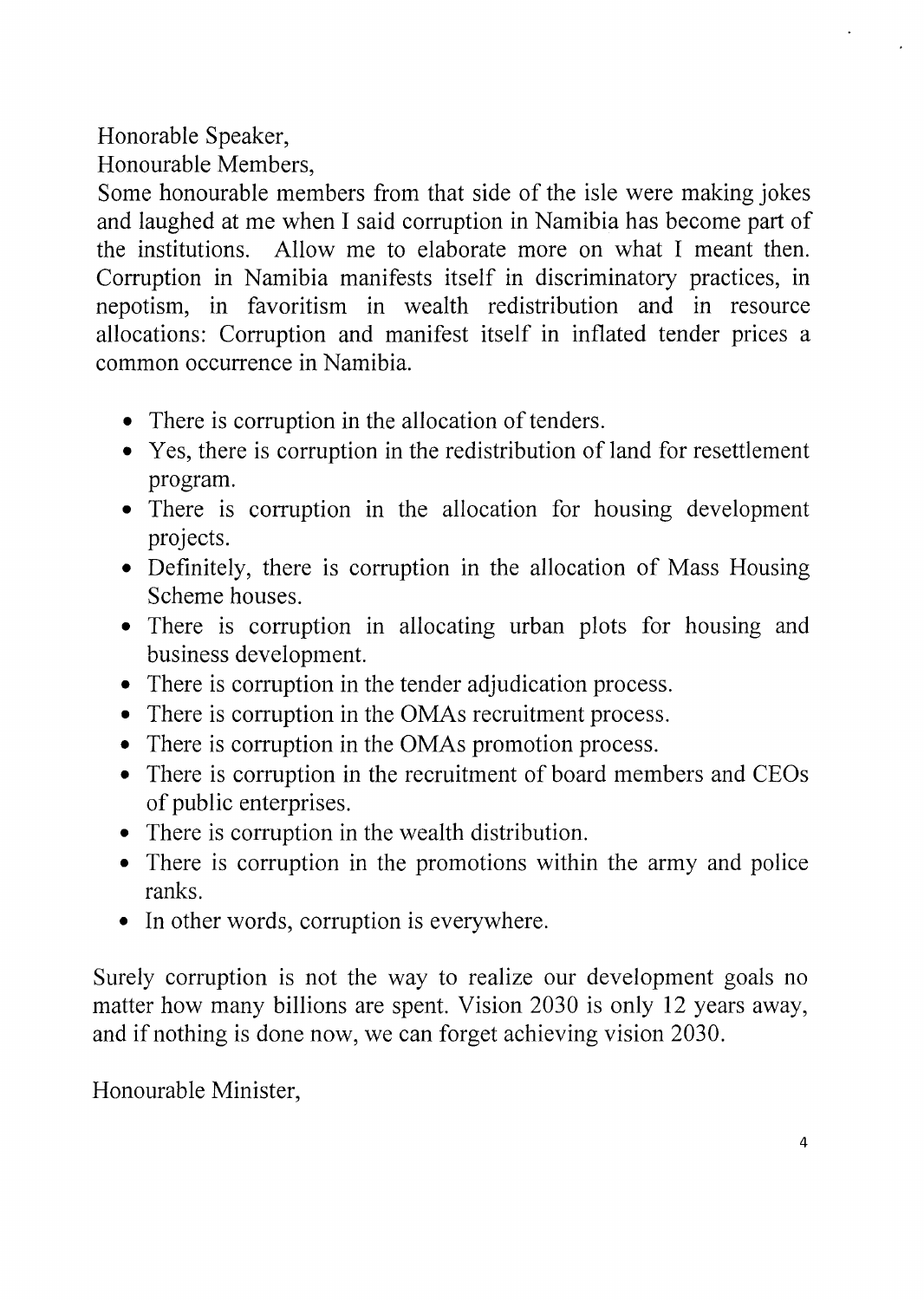The increase in total debt stock as a percentage of GDP is very worrisome. It increased from 42.6 percent in 2016 /2017 to 45.8 percent in 2018 / 2019 financial years relative to the threshold of 35 percent. This is not prudent management of our national debt. One wonders why the total debt stock has increased to an estimated 84.6 billion in 2018 / 2019 from 74.5 percent in 2017 /2018 financial year. The Minister of Finance must explain to this August House especially in view of the drop in the estimated budget deficit from 5.4 percent in 2017 / 2018 of GDP to 4.5 percent in 2018 / 2019 financial year. One would expect the reverse to be the case; that the drop in the budget deficit must result in a drop in borrowing or our debt stock.

# **Public Enterprises**

I have taken note that allocations to public enterprises have been reduced by an average of 20 percent since 2015 / 2016 financial year, reducing from a total allocation of N\$7.4 billion to N\$6 billion in 2016 / 2017 and further N\$4 billion in 2017 /2018.

This is a welcome development and I really hope it comes with serious structural changes to public enterprises: Such as closing down, rightsizing considering. Selling off.

- The government has been rewarding some public enterprises that miserably failed the strategic objectives or turn-around strategy.
- The government turned a blind eye on public enterprises that failed to comply with statutory requirements.
- There are public enterprises that fail to take proper books of records yet they are consistently rewarded with additional bail-out allocations. For the benefit of those who are lawyers by tribe, a disclaimer audit opinion simply says that the financial situation is in such a mess that the auditors cannot express an opinion. And an adverse opinion simply implies that the financial statements are not a true reflection of the financial position of such enterprise. These are the very institutions that the government rewards with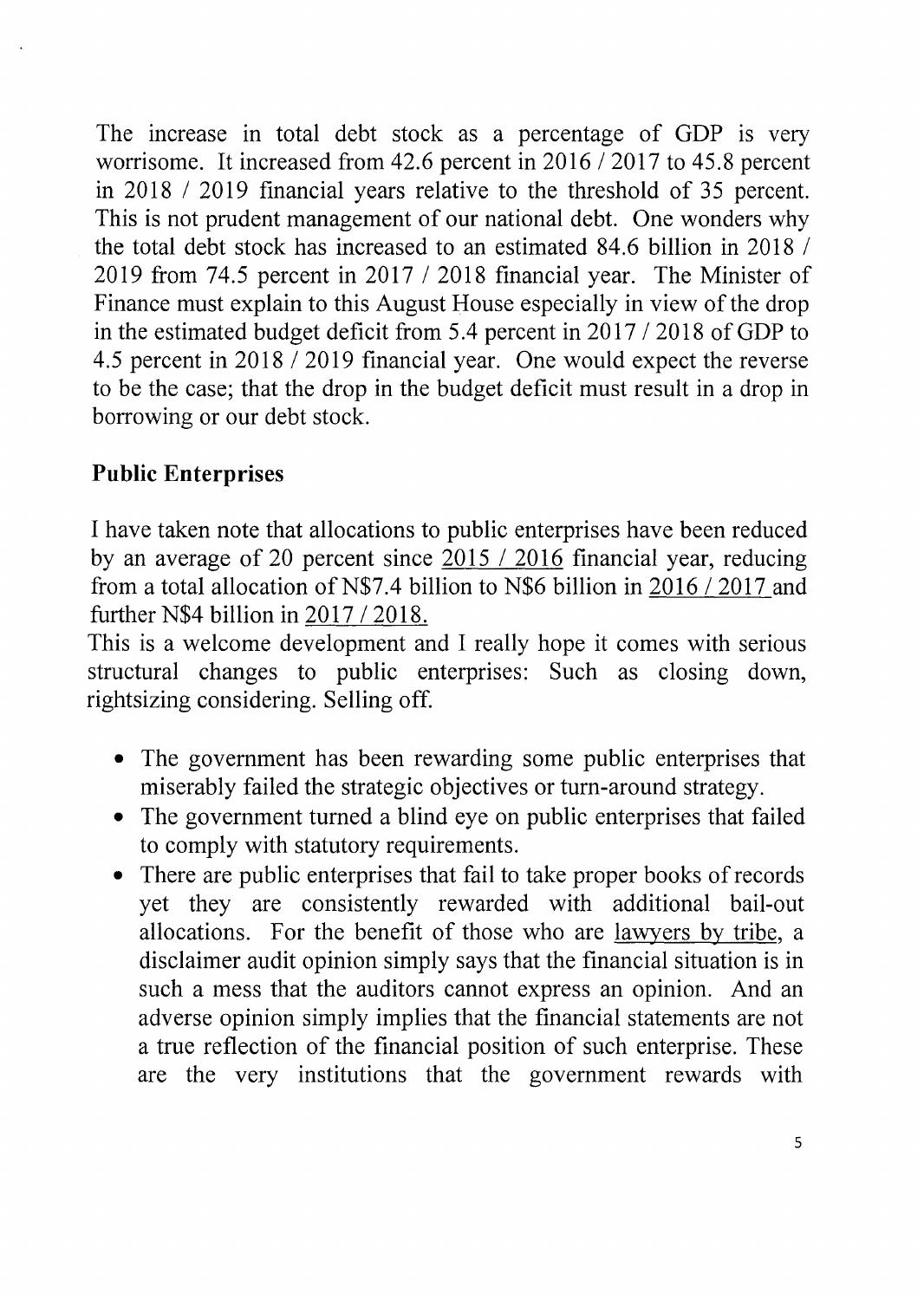additional funding. That is extremely wrong and you are sending a wrong message to these institutions.

The introduction of 10% key on dividends is totally cancelled for and must be revised dividends are declared on earwig on income after tax. What this effectively mean is that the same income is taxed twice and that effectively income rate at which such income is faxed. We need to improve our investment environment and not scare investor off with unwarranted tax levies.

Hon Speaker.

I would like to urge government to invest heavily infrastructure if you are serious in expanding the Namibian economic cake each. The railways system offer the greatest potential in enhancing economic growth, job creation and poverty alleviation  $\alpha$ . Don't even consider privatizing Trans Namib, rather re- engineer it for success. In addition our government must revive negotiations with Botswana for the construction of a dedicated railway line to transport coal from Botswana to the port of Walvisbay for export. Many SADC landlocked countries are looking at the port of Walvisbay for their import, an opportunity that have not been fully capitalized on. Imagine the revenue streams that can be generated from these opportunities.

In contract, I once again request government to privatize Air Namibia. With the introduction on new players in our aviation industry, the government affectively killed Air Namibia. What is left is just to bury it. So just finish what you have started.

# **Social Sectors**

Honourable Speaker,

I acknowledge the critical role played by the social sectors of education and health. I also agree that the importance of these sectors warrants a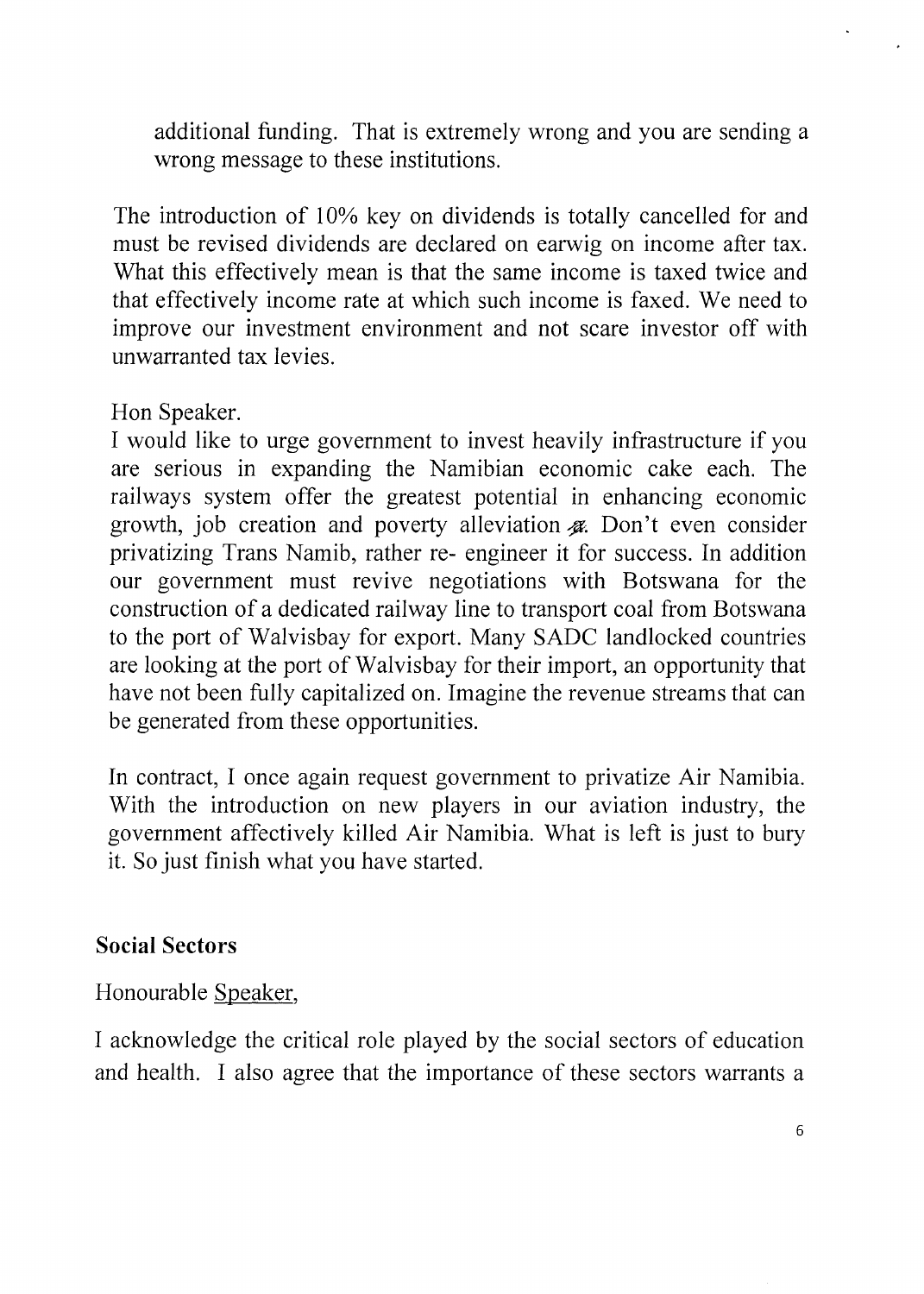bigger budgetary allocation. What worries me is the value for money consideration. Is the output in these sector line with the input? Do these allocations result in quality service delivery? Are these resources optimally applied? Are these resources applied in the right proportion in the right ratios for optimal results? I really don't think so. If the outcome is anything to go by, one can reasonably conclude that there is a mismatch between the allocated resources and the deliverables. There is a need to re-engineer the social sector of health and education to arrive at the right equilibrium of resources allocated and the optimal utilization of those resources.

## **Public Safety and Order**

Based on recent developments in defense the 5 percent increase in their budget is not justifiable. If the Defense Ministry can manage to provide the nation with adequate security while 30 percent of their ranks are on leave, then defense is overstaffed and must reduce their workforce by 30 percent and allow those funds to be used for other societal needs.

Hon Speaker.

In conclusion let me address this house on the allocation to committee services for the current financial year. It looks like either the minister of finance is on a mission to effectively destroy parliament and parliamentary services or the speaker is not standing up for the interest of parliament. The allocation for parliament committee services is consistently been revised downwards from about N\$14 million in the 2015116 to 5 million in the current budget and it's expected to go down to 1.4 million by *2019/20* financial year. Your concerns seems to be saving on S&T with no regard whatsoever for the constitutional responsibilities given to parliament. This is wrong and you must address this house on how either you, honorable minister or the speaker who